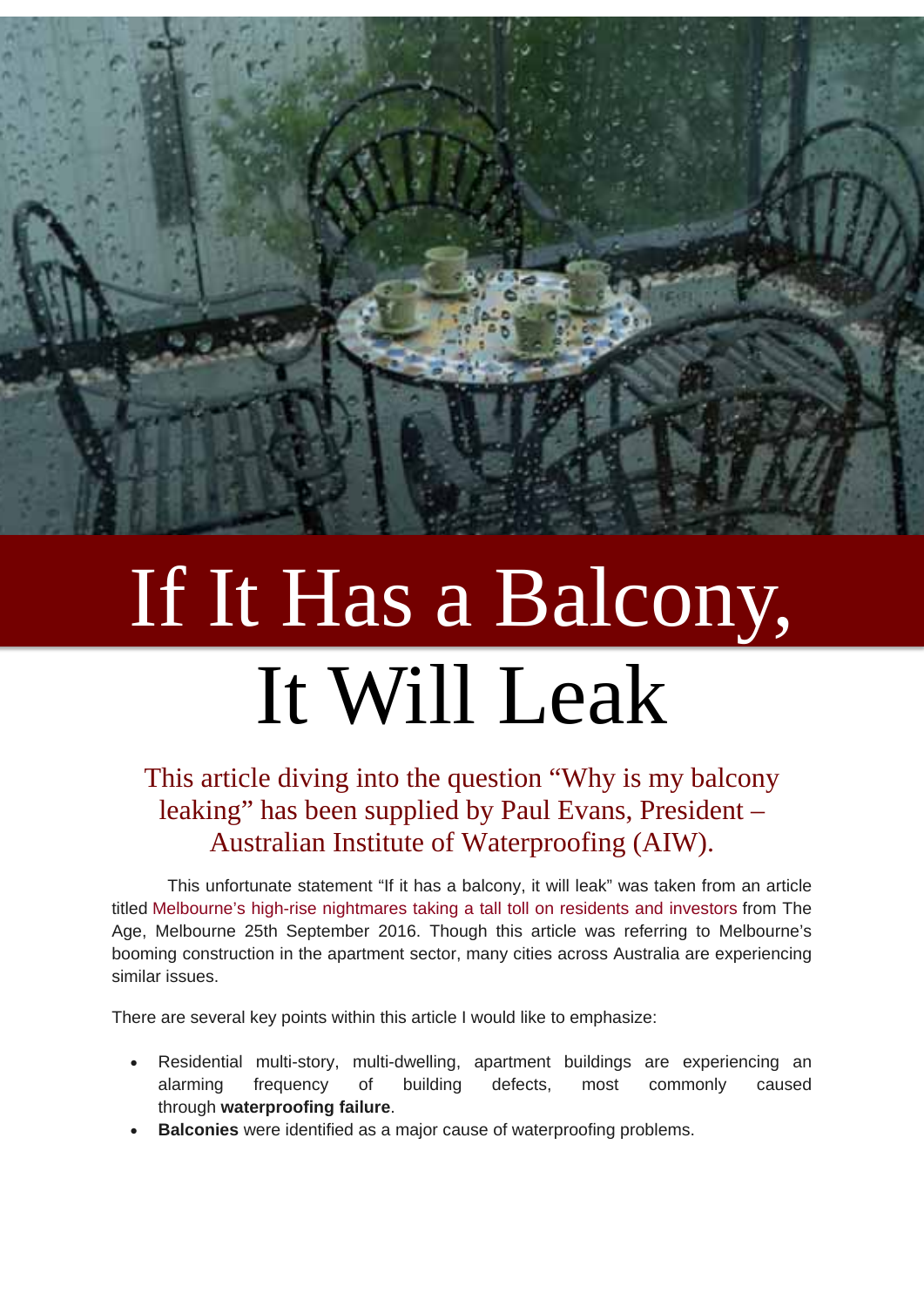- Residential multi-story, multi-dwelling, apartment buildings are experiencing an alarming frequency of building defects, most commonly caused through **waterproofing failure**.
- **Balconies** were identified as a major cause of waterproofing problems.
- This has led to the common assumption that for many multi-level balconies "**proper waterproofing membranes are not installed**".
- The market has inconsistencies about Insurance cover, both from building trade cover and the residential owners cover. Resulting in the building owner necessitating to selffund the corrections to the building.
- The Victorian Government is making new laws to protect consumers whilst also recognizing the 'overwhelming majority of builders' do the right thing.

## *"Construction methods are always changing and adapting."*

 I have noticed recently, either for reasons of design and/or cost considerations, changes in balcony construction methods which have a direct impact on the success or otherwise of the waterproofing membrane.

 Many balconies are currently being constructed with minimal falls to the substrate; particularly evidenced in multilevel apartments.

 This design has a significant effect on the choice of waterproofing product, installation method and tile adhesives used.

 The balcony membrane must be capable of "standing water"; as a balcony with minimal fall will have water ingress

Through the grout resulting in moisture "ponding" between the membrane and tiles.

 If the membrane selected cannot withstand ponding water – and many of the market cannot – over time and together with the normal cyclic thermal contraction and expansion of a building, this will cause the membrane material to break down and/or joint failure and cause water leaks.

 Unfortunately, these issues are not always taken into consideration when contractors/specifiers/designers are deciding on waterproofing products and methodology for balconies.

 This may result in the owners, investors and owners' corporation having to face the challenges of solving future leaking balconies.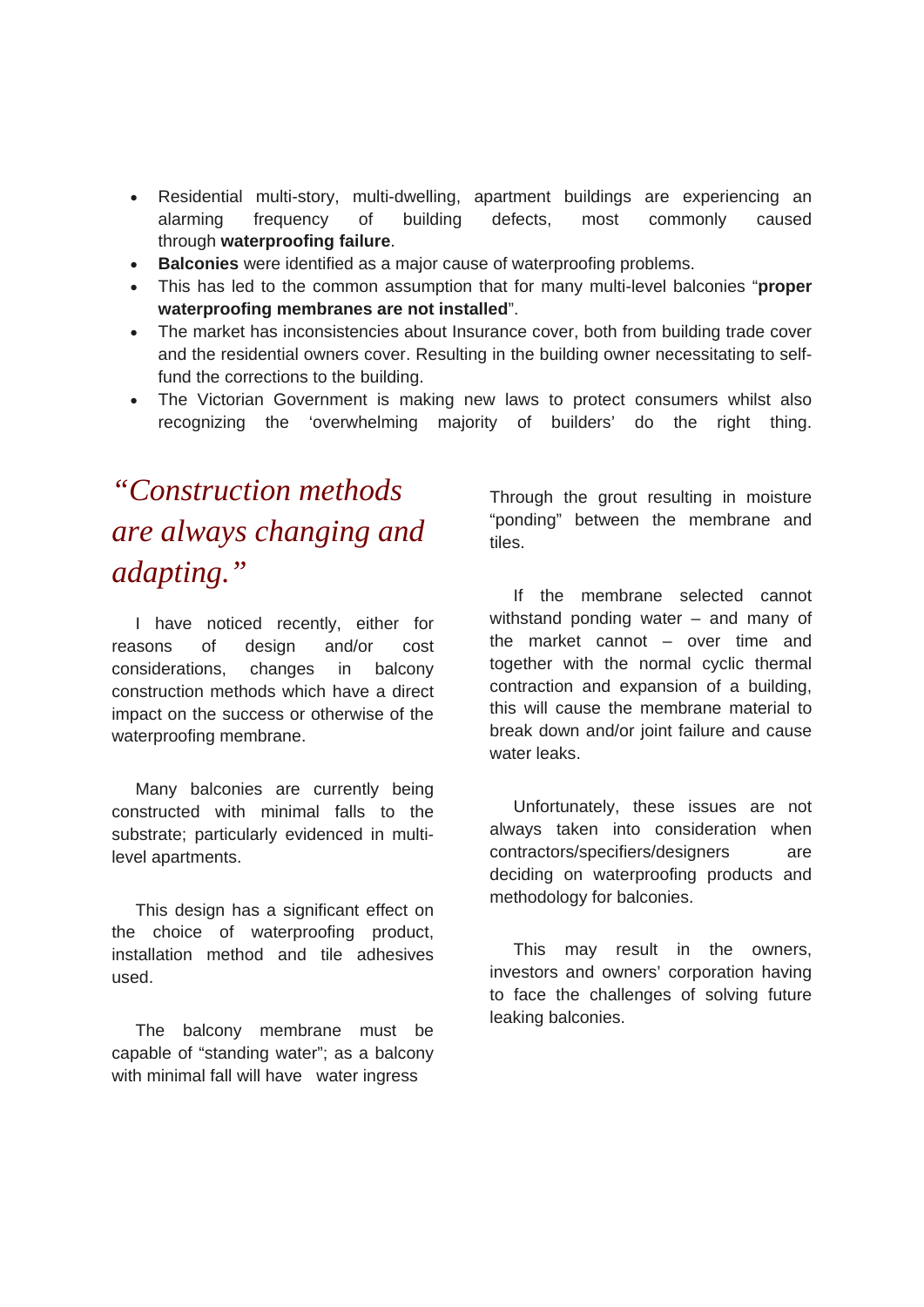#### Effects of Water Ingress

 Balconies and walkways are exposed to the destructive forces of the elements: rain, wind, sunlight, and freezing conditions.

 All too often, penetration of water through the top balcony surface and exposed edges of both reinforced concrete balconies and timber framed balconies, leads to deterioration of the balcony structure and significant defects occur, such as concrete spalling.

 Accumulation of [calcium crystals](https://en.wikipedia.org/wiki/Calcium_oxalate) and salts, known as "Efflorescence" occurs on balcony surfaces only in the presence of water.

 The waterproofing product chosen should have comparable expansion capabilities as the balcony structure itself, strongly adheres all surfaces and create a permanent water tight bond around all balcony edges and surfaces.



 Poorly detailed balcony surface transitions, interfaces and penetrations can lead to water ingress into occupied spaces below which in turn may lead to serious structural damage.



### *Why Waterproofing Membranes Leak*

 In my experience, there are recurring issues causing waterproofing failure:

- Inadequately waterproof detailing from balcony to wall interfaces.
- Using cheap (inferior) materials to save money.
- Railing post and penetrations causing water ingress due to poor preparation and detailing.
- Failure to pick up building defects through the building surveyors' inspection process.

To give an opinion on remedial waterproofing works for balconies: regrouting and surface sealing is not the way to repair a leaking balcony if it has been established there is a defective membrane.

This Band-Aid method may stop or slow down water leaks for a while – that is until the balcony moves and cracks the grout again and inevitably the balcony will start to leak all over again.